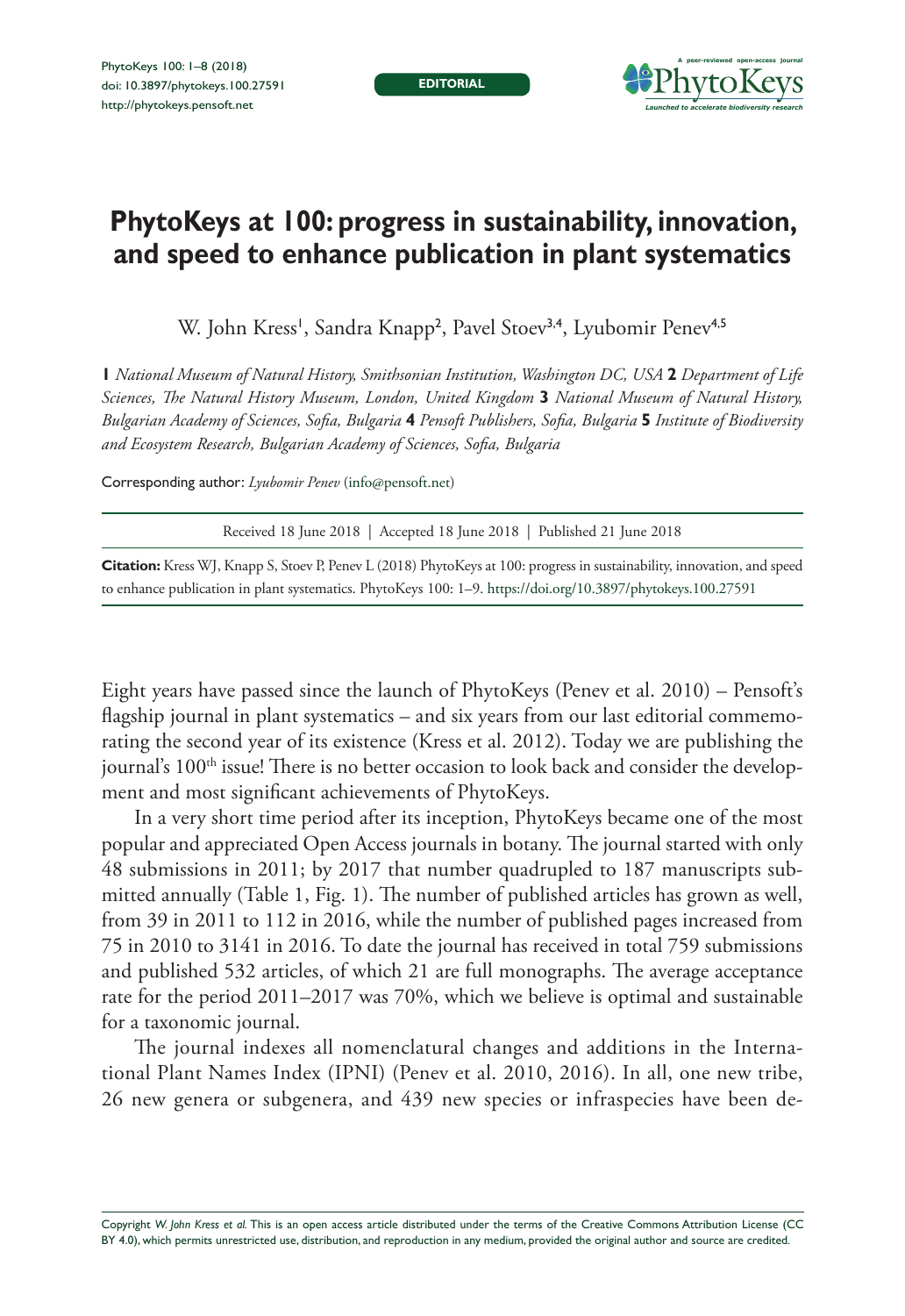| Year         | Submitted manuscripts | <b>Published articles</b> | <b>Published pages</b> |
|--------------|-----------------------|---------------------------|------------------------|
| 2010         | 9                     |                           | 75                     |
| 2011         | 48                    | 39                        | 397                    |
| 2012         | 56                    | 54                        | 1042                   |
| 2013         | 57                    | 52                        | 1494                   |
| 2014         | 66                    | 46                        | 1342                   |
| 2015         | 113                   | 72                        | 2035                   |
| 2016         | 153                   | 112                       | 3141                   |
| 2017         | 187                   | 98                        | 1973                   |
| 2018*        | 70                    | 54                        | 1097                   |
| <b>Total</b> | 759                   | 532                       | 12569                  |

**Table 1.** Total number of submitted manuscripts, published articles, and printed pages since 2010.

\* Until 1.6.2018.



Figure 1. Growth of submitted manuscripts and published articles in PhytoKeys from 2010 to 2018 (until 1.6.2018).

scribed in the journal since its launch; this equates to 466 new taxa in total. In addition to new taxa, more than 400 new combinations, replacement names, new status designations, and other nomenclatural acts have been proposed in the journal since we began.

Over the years PhytoKeys has attracted a diverse range of botanical researchers from all parts of the world, with the highest numbers coming from the United States of America (193), Brazil (93), China (80), United Kingdom (53) and Germany (49).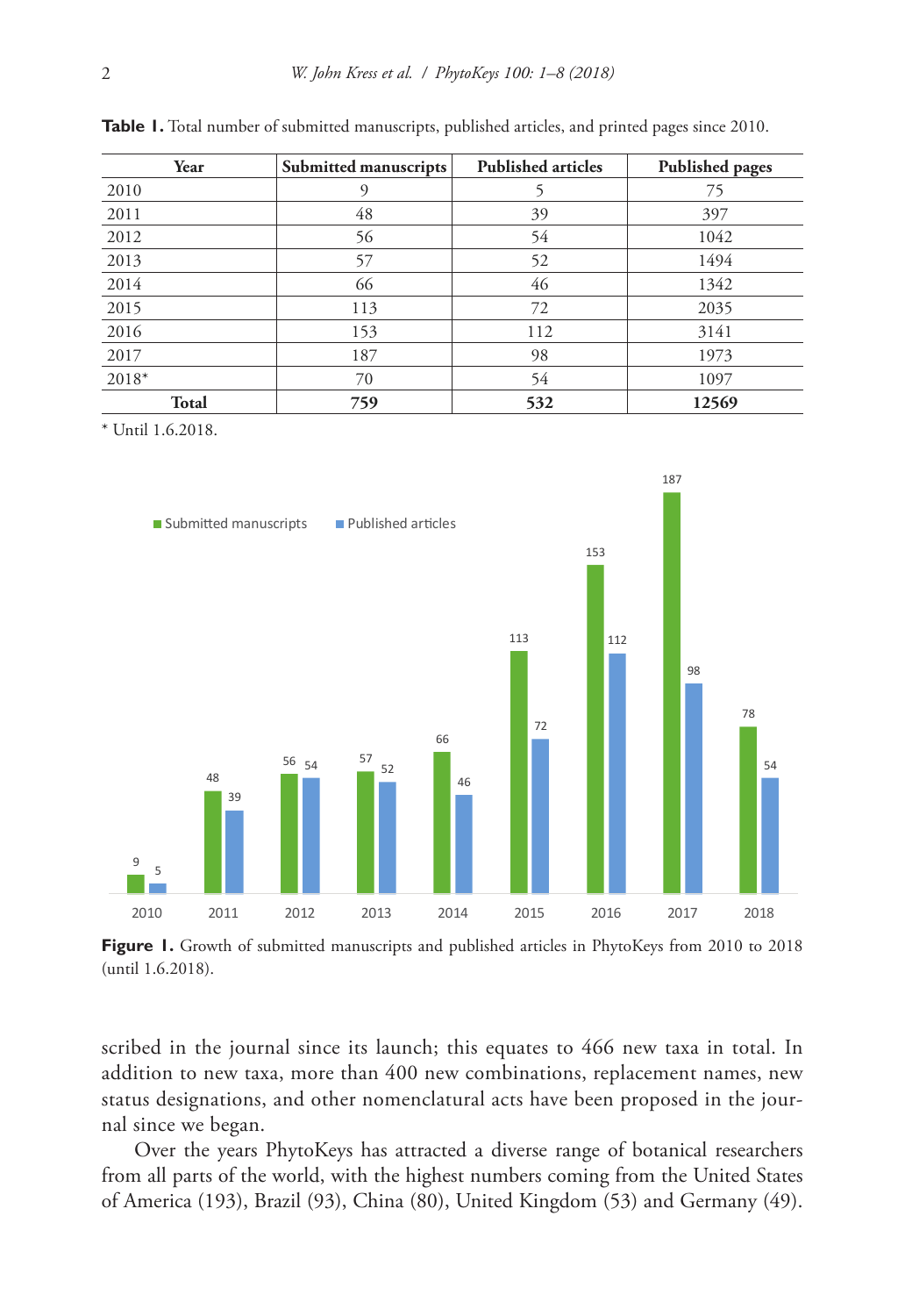| Country                  | N   | Country          | N              | Country          | N              |
|--------------------------|-----|------------------|----------------|------------------|----------------|
| United States of America | 193 | Philippines      | 8              | Taiwan           | $\overline{2}$ |
| <b>Brazil</b>            | 93  | Austria          |                | Tanzania         | $\overline{2}$ |
| China                    | 80  | Peru             |                | Ireland          | $\mathfrak{2}$ |
| United Kingdom           | 53  | Slovakia         | 6              | Norway           | $\overline{2}$ |
| Germany                  | 49  | Portugal         | 6              | Mauritius        | $\mathfrak{2}$ |
| Belgium                  | 39  | Czech Republic   | 6              | French Polynesia | $\mathfrak{2}$ |
| Turkey                   | 33  | Ecuador          | 5              | Hong Kong        | 1              |
| Australia                | 27  | Denmark          | 5              | French Guyana    | 1              |
| India                    | 25  | Sweden           | 5              | Gabon            | $\mathbf 1$    |
| Netherlands              | 24  | Poland           | 5              | Ukraine          | 1              |
| Spain                    | 23  | Korea, South     | 5              | Uganda           | 1              |
| France                   | 22  | Colombia         | 4              | Cuba             | 1              |
| Japan                    | 19  | Switzerland      | 4              | Uruguay          | 1              |
| New Zealand              | 17  | Panama           | 4              | Nepal            | 1              |
| Vietnam                  | 17  | Paraguay         | 3              | Lao PDR          | 1              |
| South Africa             | 16  | Cameroon         | 3              | Uzbekistan       | 1              |
| Thailand                 | 14  | Finland          | 3              | Cambodia         | 1              |
| Argentina                | 13  | Myanmar          | 3              | Kyrgyzstan       | 1              |
| Canada                   | 12  | Papua New Guinea | 3              | Kenya            | 1              |
| Mexico                   | 12  | Bulgaria         | 3              | Hungary          | 1              |
| Russia                   | 10  | Singapore        | 3              | Costa Rica       | 1              |
| Italy                    | 10  | Venezuela        | 3              |                  |                |
| Malaysia                 | 8   | Chile            | $\overline{c}$ |                  |                |

**Table 2.** Total number of PhytoKeys authors per country.

Altogether 939 scientists from 67 countries have published in the journal from its launch until 1 June 2018 (Table 2).

In 2015 PhytoKeys was granted its first impact factor of 0.68, and it has gradually increased in the subsequent two years and reached 1.11 in 2017. The increase can be best explained by the stringent peer review of content, improved quality control, and manuscript management. In 2014 the journal was also accepted for coverage by Scopus. In December 2016 Scopus announced the introduction of CiteScore – a new journal level metrics. Currently for 2017, the Cite Score value of PhytoKeys is 1.08.

Along with our overall editorial improvements and advancements, a number of new technological solutions and features have been implemented in PhytoKeys in order to facilitate the efforts of editors, reviewers and authors (see Table 3).

PhytoKeys content is integrated with a significant number of global indexers and archives, such as PubMedCentral, CLOCKSS, Google Scholar, CAB Abstracts, DOAJ, Vifabio, BHL Citebank, to name just a few. In the two years from 2015 to 2017 Pensoft journals have been integrated with a number of global archives and data repositories that significantly increase visibility and searchability of published content. All journals operating on Pensoft's innovative platform ARPHA, including PhytoKeys,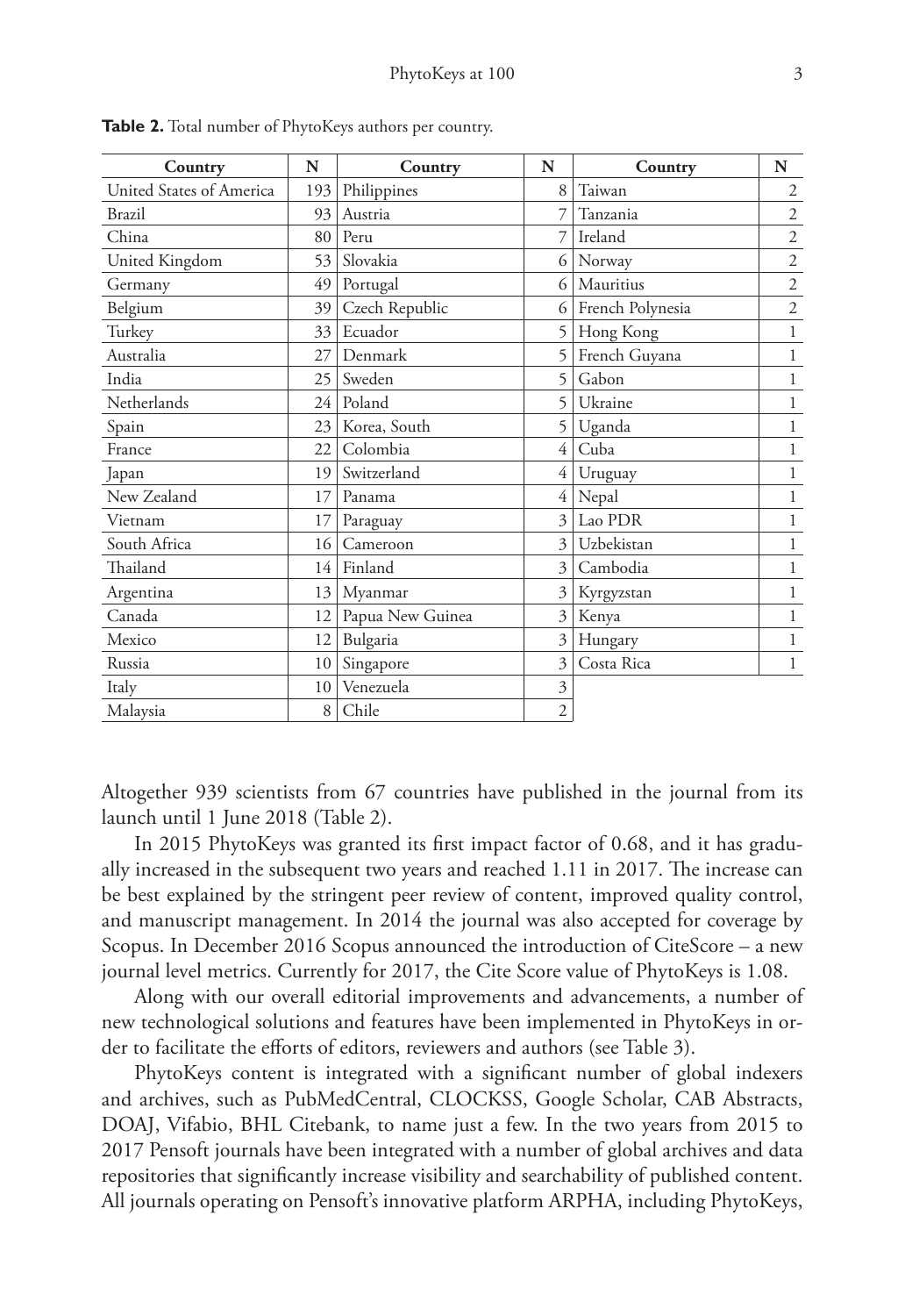| Feature                                                                                                        | For the benefit of                                | Link                                                             | Use                                                                                                     |
|----------------------------------------------------------------------------------------------------------------|---------------------------------------------------|------------------------------------------------------------------|---------------------------------------------------------------------------------------------------------|
| Automatic registrations of<br>reviews at Publons                                                               | Reviewers and Editors                             | https://publons.com                                              | Publons helps reviewers<br>and editors get recognition<br>of every review they make<br>for the journal. |
| Dimensions                                                                                                     | Authors, editors,<br>administrators, publisher    | https://www.dimensions.ai                                        | Powerful tracker of<br>citations; provides ranking<br>of given research in a given<br>field             |
| Scopus CiteScore Metrics                                                                                       | Authors, editors,<br>administrators, publisher    | https://www.scopus.com/<br>sourceid/19700201507                  | Interactive tool providing<br>information on journal's<br>performance                                   |
| Export of published figures<br>& supplementary materials<br>to Biodiversity Literature<br>Repository at ZENODO | Authors, data scientists,<br>community in general | https://zenodo.<br>org/communities/<br>biosyslit/?page=1&size=20 | Increases visibility and<br>traceability of article and<br>sub-article elements                         |
| Hypothes.is                                                                                                    | Authors, readers                                  | http://hypothes.is                                               | Annotations on selected<br>texts from the published<br>article                                          |

**Table 3.** New technological solutions implemented in the journal.

have benefited from these developments. The list of the online libraries and databases which harvest and manage PhytoKeys content includes:

- [Library of Congress](https://www.loc.gov/) (USA)
- [CNKI](http://www.cnki.net/) (China)
- [CINIPIEC](http://group.cnpeak.com/h/en/index) (China)
- [eLibrary](https://elibrary.ru/) (Russia)
- [ORCID](https://orcid.org/) (International)
- [Dryad Data Repository](https://datadryad.org/) (International)
- [Open Citations Corpus](http://opencitations.net/) (International)

Since 2016 PhytoKeys has been using Altmetric – a technology providing article level metrics which enables authors to track the online shares and discussions of their published articles. Figure 2 demonstrates the combined results of the social media presence of PhytoKeys articles on Altmetric. The graph clearly shows an increase in the presence and visibility of the published content in social media and popular outlets since September 2016.

Pensoft continues to invest in the popularization of PhytoKeys via media campaigns. Some examples of press releases on articles published in the journal that grasped the attention of journalists and received large media coverage are listed in Table 4. Altogether the top ten articles with the highest number of unique views on [PhytoKeys](https://phytokeys.pensoft.net/browse_journal_articles%3Fjournal_id%3D1%26sortby%3D2) [site](https://phytokeys.pensoft.net/browse_journal_articles%3Fjournal_id%3D1%26sortby%3D2) have received 147,865 views. Four species described in PhytoKeys – the flowering tree named as a new genus *Sirdavidia solannona,* the dragon tree *Dracaena kaweesakii*, the orchid *Telipogon diabolicus* and the bush tomato from northwestern Australia, *Solanum ossicruentum* made it to the top 10 new species nominated by the State Univer-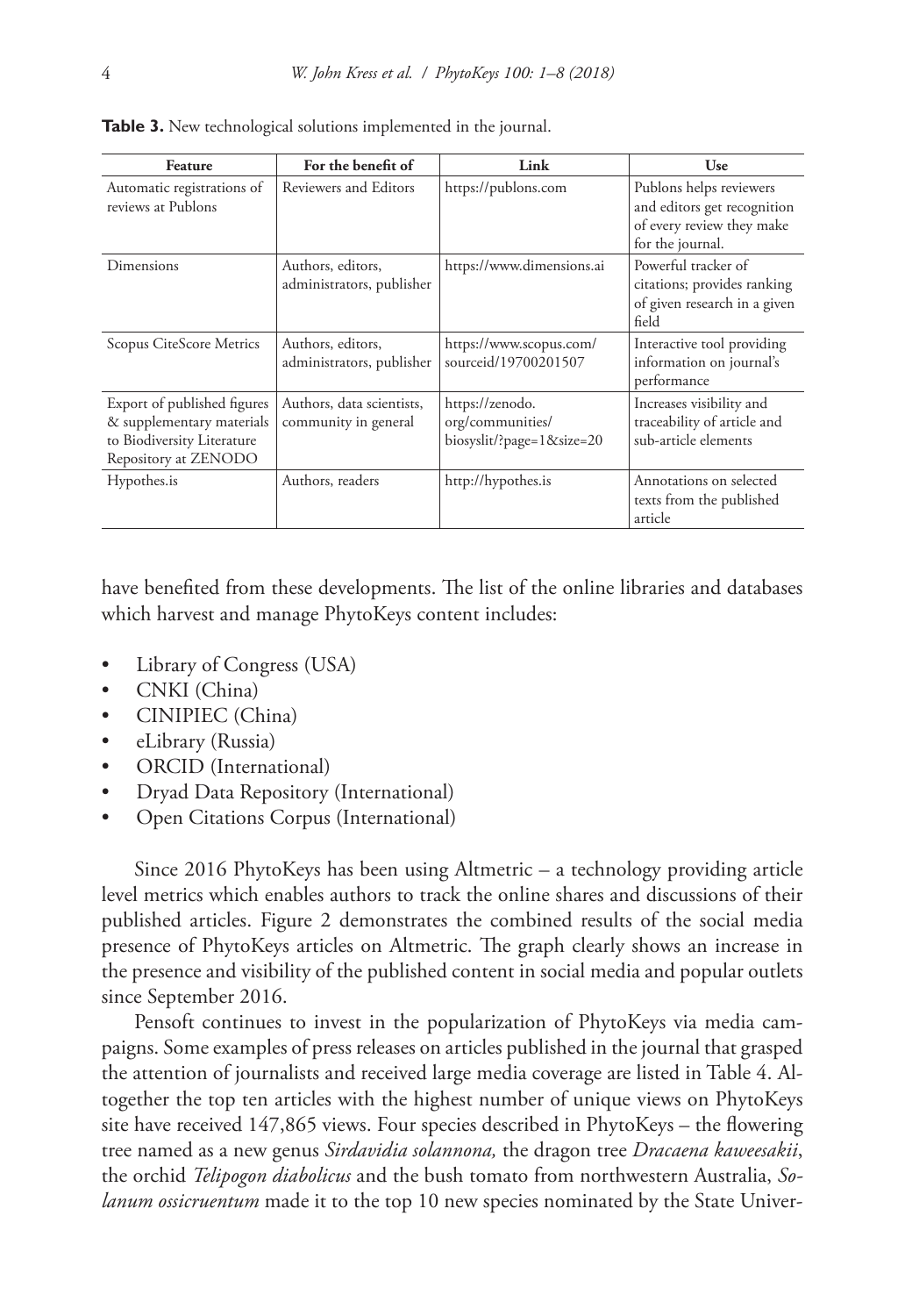

**Figure 2.** Total number of PhytoKeys mentions in social media and popular magazines.

sity of New York College of Environmental Science's International Institute for Species Exploration (IISE) [\(Deutsche Welle,](http://www.dw.com/en/scientists-reveal-top-10-most-bizarre-new-species-of-2017/a-38919724) [Daily Mail](http://www.dailymail.co.uk/sciencetech/article-4523532/Scientists-reveal-10-new-species-2017.html), [Publico,](https://www.publico.pt/2017/05/23/ciencia/noticia/no-top-10-de-2017-ha-especies-como-um-insecto-muito-esquivo-e-um-tomate-que-sangra-1773193) [CoolEarth](https://www.coolearth.org/2016/05/top-10-species-2016/), [EurekAlert!](https://www.eurekalert.org/pub_releases/2016-05/scoe-elt051616.php)).

Over the eight years of the existence of PhytoKeys, the journal has positioned itself among the world's leading journals in systematic botany. Started by the editors primarily as a taxonomically-oriented journal, the journal has since extended its scope to enable publications across other botanical disciplines, such as plant ecology, genomics, evolutionary biology, paleontology, bioinformatics, ethnobotany, etc.

As the chief editors of PhytoKeys we have worked hard to expand the journal's editorial board, which has grown significantly and today is comprised of more than 80 experts from various scientific disciplines and geographical areas. The journal has achieved an international reputation by publishing milestone works that will affect all botanists, such as the changes to publication requirements made at the XVIII International Botanical Congress in Melbourne (Knapp et al. 2011a, b), the report on the nomenclature section of the 2005 XVII International Botanical Congress, Vienna (Flann et al. 2015) and the Shenzhen Declaration on Plant Sciences endorsed by 7,000 plant scientists from 77 countries at the XIX International Botanical Congress held in Shenzhen, China (Kress and Knapp 2017).

With its continuous technological innovation and support from subject editors and reviewers, PhytoKeys continues to receive recognition by the international community of plant researchers. This success would not have been possible without our authors, reviewers, subject editors, production staff, readers, and supporters, to which we express our sincerest gratitude and thanks! We cannot wait to see what the 200<sup>th</sup> issue will look like!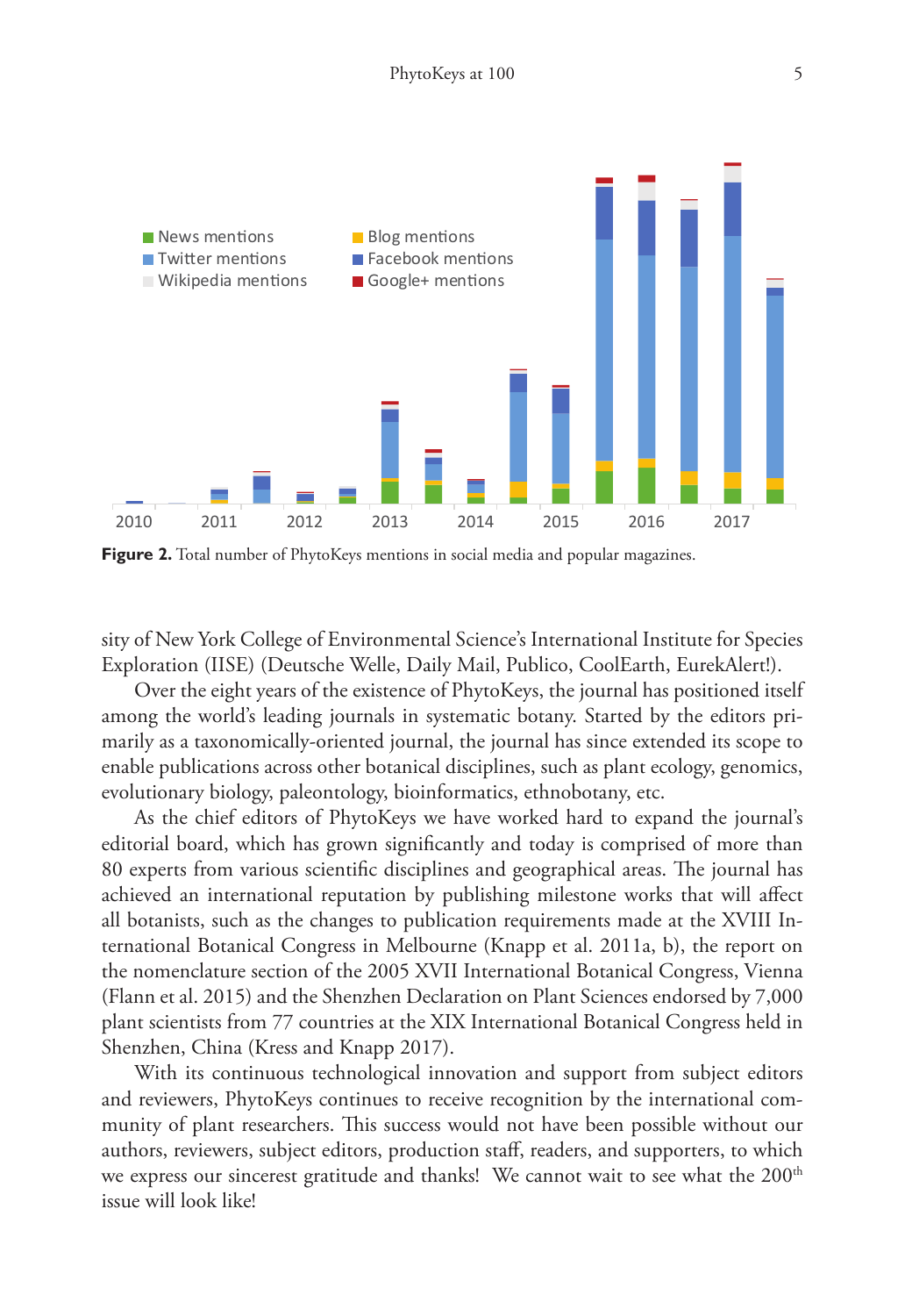| Table 4. The top ten PhytoKeys papers that attracted largest media interest.                                                                                             |                                                                                                 |                                                                  |
|--------------------------------------------------------------------------------------------------------------------------------------------------------------------------|-------------------------------------------------------------------------------------------------|------------------------------------------------------------------|
| Article                                                                                                                                                                  | Press release                                                                                   | Media coverage                                                   |
| Schuette et al. (2018) The hidden Heuchera: How science Twitter uncovered a globally<br>imperiled species in Pennsylvania, USA.                                          | Science and Twitter join forces to uncover a<br>globally imperiled plant species                | Sverige Radio, Earth.com, PLOS<br>Ecology, IFLScience            |
| Caraballo-Ortiz and Trejo-Torres (2017) Two new endemic tree species from Puerto<br>Rico: Pisonia horneae and Pisonia roqueae (Nyctaginaceae).                           | Two Caribbean bird-catcher trees named after 2<br>women with overlooked botanical works         | Der Standard, Mongabay                                           |
| Diazgranados and Sánchez (2017) Espeletia praesidentis, a new species of Espeletiinae<br>(Millerieae, Asteraceae) from northeastern Colombia.                            | New Colombian plant discovered by Kew<br>scientist honors Colombian president                   | Express, El Tiempo, La Nacion                                    |
| Kolanowska et al. (2016) Telipogon diabolicus (Orchidaceae, Oncidiinae), a new species<br>from southern Colombia.                                                        | Orchid or demon: Flower of a new species of<br>orchid looks like a devil's head                 | The Washington Post, FOX news, PIAA<br>Новости, El Mundo         |
| Martine et al. (2016) New functionally dioecious bush tomato from northwestern<br>Australia, Solanum ossicruentum, may utilize "trample burr" dispersal.                 | fruits named by a US class of 1507th graders<br>Curious new bush species growing 'bleeding'     | Science News, AOL, ABC                                           |
| Martine et al. (2016) Solanum uutmeyi, a new bush tomato species from the Northern<br>Territory, Australia named for Mark Watney of the book and film "The Martian".     | New bush tomato species is the link between<br>botany and an Oscar-nominated Hollywood<br>movie | Live Science, New York Daily News,<br>Huffington Post            |
| Leopardi-Verde et al. (2016) Encyclia inopinata (Orchidaceae, Laeliinae) a new species from<br>Mexico.                                                                   | Serendipitous orchid: An unexpected species<br>discovered in Mexican deciduous forests          | Geographic Indonesia, Fasera.ru<br>Scientific American, National |
| Suetsugu and Fukunaga (2016) Lecanorchis tabugatuaensis (Orchidaceae, Vanilloideae), a<br>new mycoheterotrophic plant from Yakushima Island, Japan.                      | Plants cheat too: A new species of fungus-<br>parasitizing orchid                               | Asian Scientist, Nature World News, La<br>Vanguardia             |
| Couvreur TLP, Niangadouma R, Sonké B, Sauquet H (2015) Sirdavidia, an extraordinary<br>new genus of Annonaceae from Gabon. PhytoKeys 46: 1-19.                           | A rare new plant inspires the first plant genus<br>named after Sir David Attenborough           | The Guardian, Los Angeles Times,<br>Discover Magazine            |
| nickel-hyperaccumulating species from Luzon Island, Philippines. PhytoKeys 37: 1-13.<br>Fernando E, Quimado M, Doronila A (2014) Rinorea niccolifera (Violaceae), a new, | New species of metal-eating plant discovered in<br>the Philippines                              | International Business Times, Russia<br>Today, Asian Scientist   |
|                                                                                                                                                                          |                                                                                                 |                                                                  |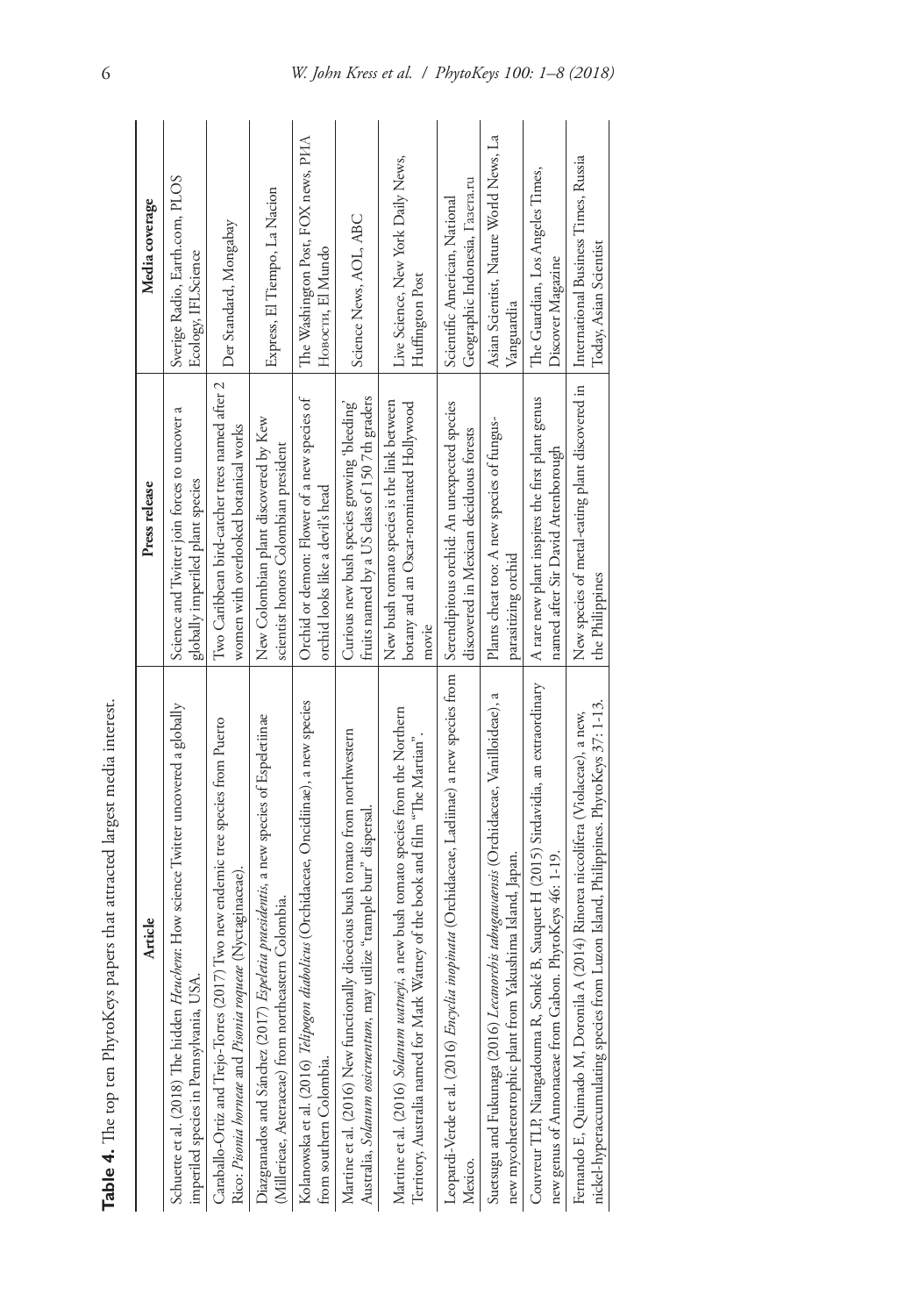## **References**

- Brambach F, Byng JW, Culmsee H (2017) Five new species of *Syzygium* (Myrtaceae) from Sulawesi, Indonesia. PhytoKeys 81: 47–78.<https://doi.org/10.3897/phytokeys.81.13488>
- Caraballo-Ortiz MA, Trejo-Torres JC (2017) Two new endemic tree species from Puerto Rico: *Pisonia horneae* and *Pisonia roqueae* (Nyctaginaceae). PhytoKeys 86: 97–115. [https://](https://doi.org/10.3897/phytokeys.86.11249) [doi.org/10.3897/phytokeys.86.11249](https://doi.org/10.3897/phytokeys.86.11249)
- Cantley JT, Sporck-Koehler MJ, Chau MM (2016) New and resurrected Hawaiian species of pilo (*Coprosma*, Rubiaceae) from the island of Maui. PhytoKeys 60: 33–48. [https://doi.](https://doi.org/10.3897/phytokeys.60.6465) [org/10.3897/phytokeys.60.6465](https://doi.org/10.3897/phytokeys.60.6465)
- Diazgranados M, Sánchez LR (2017) *Espeletia praesidentis*, a new species of Espeletiinae (Millerieae, Asteraceae) from northeastern Colombia. PhytoKeys 76: 1–12. [https://doi.](https://doi.org/10.3897/phytokeys.76.11220) [org/10.3897/phytokeys.76.11220](https://doi.org/10.3897/phytokeys.76.11220)
- Flann C, McNeill J, Barrie FR, Nicolson DH, Hawksworth DL, Turland NJ, Monro AM (2015) Report on botanical nomenclature – Vienna 2005 XVII International Botanical Congress, Vienna: Nomenclature Section, 12–16 July 2005. PhytoKeys 45: 1–341. [htt](https://doi.org/10.3897/phytokeys.45.9138)[ps://doi.org/10.3897/phytokeys.45.9138](https://doi.org/10.3897/phytokeys.45.9138)
- Knapp S, McNeill J, Turland NJ (2011a) Changes to publication requirements made at the XVIII International Botanical Congress in Melbourne – what does e-publication mean for you. PhytoKeys 6: 5–11. <https://10.3897/phytokeys.6.1960>
- Knapp S, McNeill J, Turland NJ (2011b) Translation into Spanish of: "Changes to publication requirements made at the XVIII International Botanical Congress in Melbourne – what does e-publication mean for you?". Translated by Carmen Ulloa Ulloa, Lourdes Rico Arce, and Renée H. Fortunato. PhytoKeys 6: 39–46. <https://10.3897/phytokeys.6.1990>
- Kolanowska M, Szlachetko DL, Trejo RM (2016) *Telipogon diabolicus* (Orchidaceae, Oncidiinae), a new species from southern Colombia. PhytoKeys 65: 113–124. [https://doi.](https://doi.org/10.3897/phytokeys.65.8674) [org/10.3897/phytokeys.65.8674](https://doi.org/10.3897/phytokeys.65.8674)
- Kress JW, Knapp S (2017) The Shenzhen Declaration on Plant Sciences: Too late or just in time? PhytoKeys 86: 1–2.<https://doi.org/10.3897/phytokeys.86.20712>
- Kress W, Knapp S, Stoev P, Penev L (2012) On the front line of modern data-management and Open Access publishing: Two years of PhytoKeys – the fastest growing journal in plant systematics. PhytoKeys 19: 1–8. <https://doi.org/10.3897/phytokeys.19.4501>
- Leopardi-Verde CL, Carnevali G, Romero-González GA (2016) *Encyclia inopinata* (Orchidaceae, Laeliinae) a new species from Mexico. PhytoKeys 58: 87–95. [https://doi.org/10.3897/](https://doi.org/10.3897/phytokeys.58.6479) [phytokeys.58.6479](https://doi.org/10.3897/phytokeys.58.6479)
- Martine CT, Frawley ES, Cantley JT, Jordon-Thaden IE (2016) *Solanum watneyi*, a new bush tomato species from the Northern Territory, Australia named for Mark Watney of the book and film "The Martian". PhytoKeys 61: 1–13. [https://doi.org/10.3897/phytok](https://doi.org/10.3897/phytokeys.61.6995)[eys.61.6995](https://doi.org/10.3897/phytokeys.61.6995)
- Martine CT, Cantley JT, Frawley ES, Butler AR, Jordon-Thaden IE (2016) New functionally dioecious bush tomato from northwestern Australia, *Solanum ossicruentum*, may utilize "trample burr" dispersal. PhytoKeys 63: 19–29. [https://doi.org/10.3897/phytok](https://doi.org/10.3897/phytokeys.63.7743)[eys.63.7743](https://doi.org/10.3897/phytokeys.63.7743)